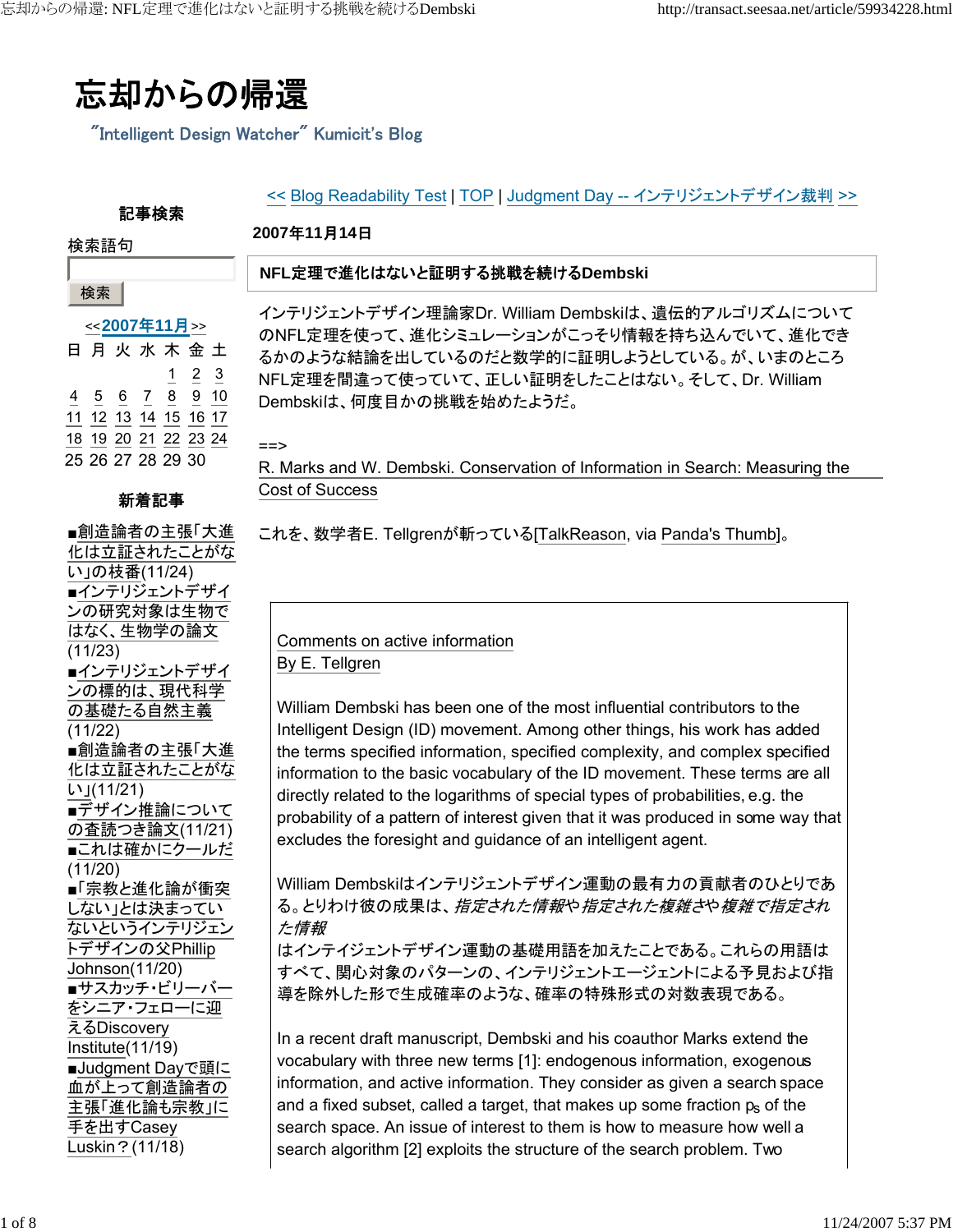■Judgment Dayで、頭 に血が上りすぎの Discoery Instituteの Bruce Chapman所長 (11/17) ■Judgment Dayに血が 上ったDiscovery InstituteのCasey Luskin(11/16) ■用語メモ(11/16)

最近のコメント

■創造論者の主張「大進 化は立証されたことがな い」 ⇒ Kumicit (11/22)  $\Rightarrow$  Kumicit (11/21) ⇒ ミケ (11/21) ⇒ 匿名希望 (11/21) ■「宗教と進化論が衝突 しない」とは決まってい ないというインテリジェン トデザインの父Phillip Johnson  $\Rightarrow$  Kumicit (11/22)  $\Rightarrow$  Kumicit (11/22) ⇒ 匿名希望 (11/21)  $\Rightarrow$  Kumicit (11/21) ⇒ 黒影 (11/20) ⇒ 黒影 (11/20) ⇒ 名も無き忘却から の帰還者 (11/20)  $\Rightarrow$  Kumicit (11/20) ⇒ 名も無き忘却から の帰還者 (11/20) ■創造論者の主張「意識」 は進化論では説明でき ない」を主張する反進化 論な数学者Sewell ⇒ Kumicit (11/02) ⇒ 匿名希望 (11/02) ■神とサイコロと創造と ⇒ Kumicit (10/30) ⇒ 匿名希望 (10/29) ■Harun YahyaのAtlas of Creationをながめて みた (4/6) 実はトンデモ フリーク ⇒ Kumicit (10/22) ⇒ 卍丸 (10/20)  $\Rightarrow$  Kumicit (10/20) ⇒ 卍丸 (10/19) ⇒ 卍丸 (10/19)

最近のトラックバック

possible candidates are the probability p that a search algorithm is successful and the ratio p/p<sub>s</sub>. Readers of Dembski's previous writings will not be surprised to discover that Marks and Dembski prefer to log-transform their probabilities and rename them 'information'. In equations, their definitions are

最近の草稿で、Dembskiと共著者Marksは新たに3つの用語を加えた[1]。すなわ ち、endogenous infromation(内在情報)とexogenous infromation(外生情報)と Active Infromation(能動情報)である。所与の探索空間と、探索空間のpsを構成 するターゲットと呼ぶ固定された部分集合として考えられている。彼らにとっての関 心事は、探索アルゴリズムが探索問題の構造をどれだけうまく活用しているかを 計測する方法である。その考えられる候補は2つで、探索アルゴリズムが成功する 確率pと、その比p/psである。Dembskiの前の文献を読んだことがないと、Marks and Dembskiが確率を対数形式に書いて、これを情報と呼ぶことに驚くかもしれな い。方程式上の定義は以下のとおり:

endogenous information =  $-log(p_s)$ , exogenous information =  $-log_2(p)$ , active information =  $-log_2(p_s/p)$ .

(More generally, it is indicated that  $p<sub>s</sub>$  can be replaced by the probability that some reference algorithm finds the target. Since the draft manuscript focuses on the case when  $p_s$  is the fraction of points in the target, I will do the same.) It sounds a little less strange to say that active information has to come from a programmer than it does to say the same of a probability value larger than ps. We are more prone to reify something called 'information' and expect it to come from somewhere in particular than to doing the same for a probability or a probability ratio. For a given search problem, the three types of information typically have a rather mundane origin. They typically arise from the formulation of the search problem. If the formulation of the search problem is informative enough to enable us to estimate the size of the target, then it usually also implies something about which regions of the search space that are likely to be in the target and which search algorithms are most efficient. Of course, Marks and Dembski are not only concerned with the mere mathematical existence of successful search algorithms, they also want to imply something about how such search algorithms are implemented or realized. Naturally, for those search algorithms that are implemented in man-made computers, human programmers tend to play a central role. Even in this case, however, a large ratio p/ps cannot be entirely attributed to the intrinsic creativity and cleverness of a human programmer. In practice, programmers learn from each other and from experience, and many algorithms are directly inspired by observations of nature. Examples include simulated annealing, genetic algorithms, swarm optimization, etc. To the extent that search problems, targets and large ratios p/ps also arise in nature (e.g. minimization of free energy in thermodynamic systems or maximization of reproductive success in evolving biological populations), a different answer seems to be required. For one thing it is implausible to think that a human programmer had the means and opportunity to be involved. Additionally, any process that is capable of reaching a long-lived equilibrium or stationary state can be viewed as optimizing something (e.g. minimizing a function that describes the rate of change squared or the distance to the equilbrium state).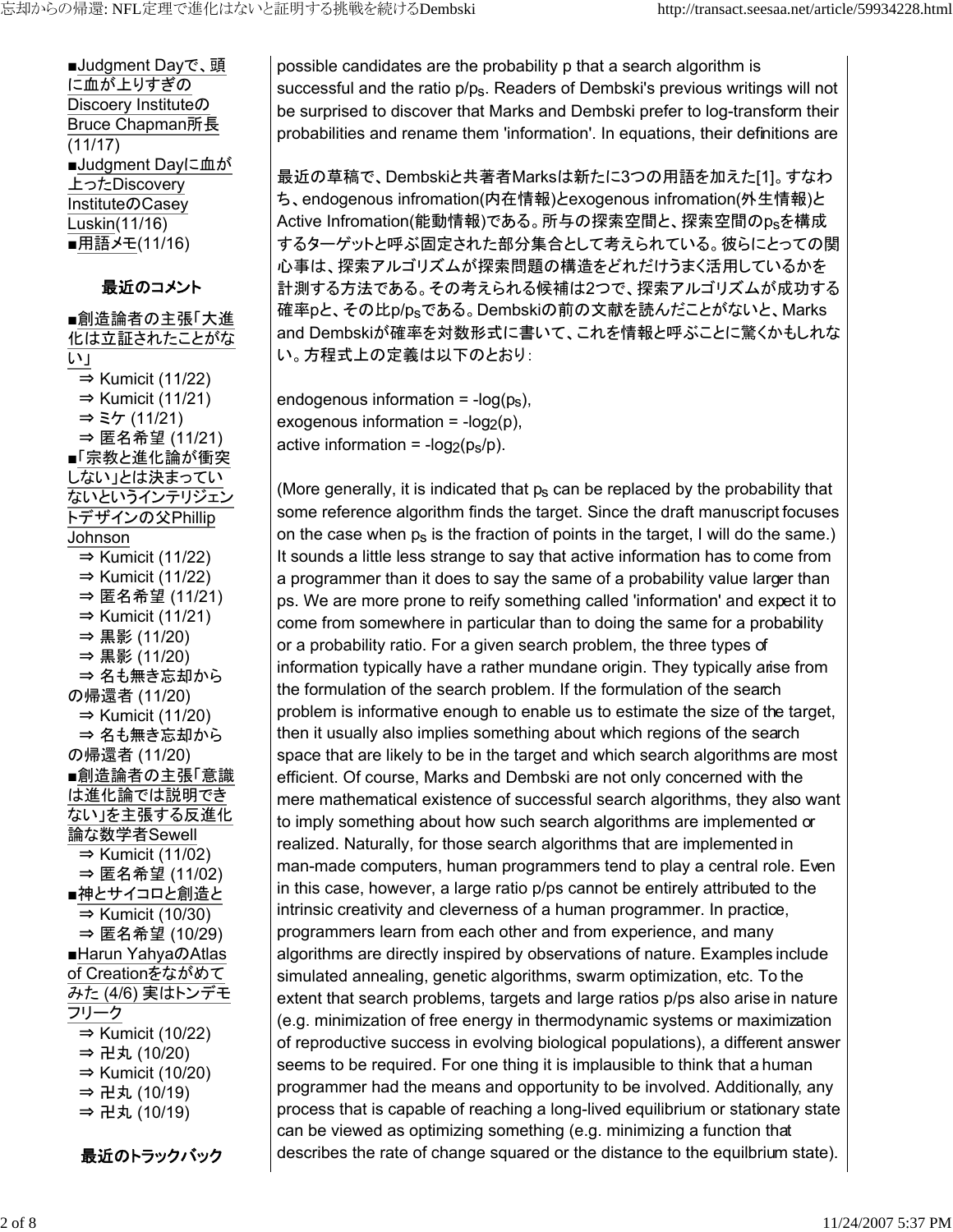■細胞共生説のLynn Margulis教授 on HIV/AIDS ⇒ 幻影随想 (09/23) ■神様の存在を証明で きたら、反信仰 ⇒ 忘却からの帰還 (09/07) ■英国は宗教に対して 冷めている ⇒ 神戸の三代目 (09/06) ■Matt Cartmillが語る LeftとRightの反進化論 の理由 ⇒ 全裸の(知性の)女 神ハテナ (08/07) ■彼らは神がいないと 思っているのかも... ⇒ 宇宙を集める (07/20)

## カテゴリ

■ID: General(100) ■News(160) ■DiscoveryInstitute(99) ■Dembski(73) ■Skeptic(83) ■Vatican(22) ■Hisayoshi(11) ■ID Introduction(31) ■Creationism(139) ■Hundredth Monkey(18) ■Sound Science(10) ■Prayer&Magic(11) ■Others(55)

# 過去ログ

■2007年11月(29) ■2007年10月(36) ■2007年09月(34) ■2007年08月(34) ■2007年07月(35) ■2007年06月(32) ■2007年05月(33) ■2007年04月(31) ■2007年03月(34) ■2007年02月(28) ■2007年01月(32) ■2006年12月(31) ■2006年11月(31) ■2006年10月(34) ■2006年09月(31)

(より一般的には、psは何らかの参照アルゴリズムがターゲットを探索する確率と 置き換えることできることが示せる。草稿が、psがターゲットの中の点であるケース に注目しているので、私も同様にするだろう。)能動情報がプログラマに起因する ものだと言う方が、psよりも大きい値の確率と同じというよりも奇異ではないかもし れない。情報と呼ばれるものを具体化し、特定の場所から来ると期待する方が、 確率や確率比に対して同様なことをするより考えやすいだろう。所与の探索問題 では、3つのタイプの情報の起源は、一般的にありふれている。それらの情報は典 型的には、探索問題の構造を起源とする。もし、探索問題の構造が、ターゲットの 大きさを推定できるに足る情報を持っていれば、それは、探索空間のどの領域が ターゲットにあるかとか、どの探索アルゴリズムが最も効率が高いかについて何ら かの示唆を与える。もちろん、Marks and Dembskiは、成功する探索アルゴリズ ムの数学的存在のみ関わっているわけではなく、そのような探索アルゴリズムが どのように実装あるいは実現されるかについて、何らかの示唆を得たがっている。 人間が作ったコンピュータに実装された探索アルゴリズムに対しては、人間のプロ グラマが中心的役割を担うことが多い。そのような例でも、しかしながら、p/psの大 きな比は内在的創造性や人間のプログラマの賢さだけで実現されるものだとは言 えない。実際には、プログラマたちは互いに学びあい、経験から学び、多くのアル ゴリズムは自然界の観察に直にインスパイヤされている。その例には、シミュレー テッドアニーリングや遺伝的アルゴリズムは群最適化などがある。自然界に起こる 探索問題やターゲットや大きなp/psの大きな比を拡張するには(熱力学系におけ る自由エネルギーの最小化や進化する生物集団における生殖成功の最大化な ど)、違った答えが必要と思われる。人間のプログラマに手段と機会が含まれてい たと考えるのは、信じがたい。さらに、長期平衡状態や静的状態に到達することが 可能な過程は、最適化されたものと見ることができる(変化率の二乗あるいは平衡 状態までの距離を記述する関数を最小化するなど)。

Because of the use of information terminology and the appeal to the Maximum Entropy (MaxEnt) principle, it is interesting to compare Marks and Dembski's work to older work within the MaxEnt tradition. It has been shown that the MaxEnt principle can be used as a framework to derive the optimal way to distribute search efforts over different cells of a search space [3]. Although the motivation and assumptions behind that work are different, it is similar in that it led to definitions of quantities measuring the amount of prior knowledge about the target and the amount of knowledge utilized during the search. These measures are, in different ways, both more general and more restricted than Marks and Dembski's measures. They are much more general because there is no restriction to uniform probability and complete lack of knowledge about the target location. They are more restricted in that they presuppose that the target consists of a single point. In the special case of uniform probability and a single-point target, they differ only by trivial additive constants from the endogenous and exogenous information. However, the older measures are directly related to optimal distribution of search efforts and therefore have a clearer meaning and significance. In comparison, it is less clear which questions Marks and Dembski's three quantities can answer.

情報用語の使用および最大エントロピー原則へのアピールにより、Marks and Dembskiの成果を、最大エントロピー原則の過去の文献と比較するの面白い。最 大エントロピー原則は、最適に探索空間の異なるセルへの探索の分配を導出する フレームワークとして使える[3]。Marks and Dembskiの成果の背後にある動機と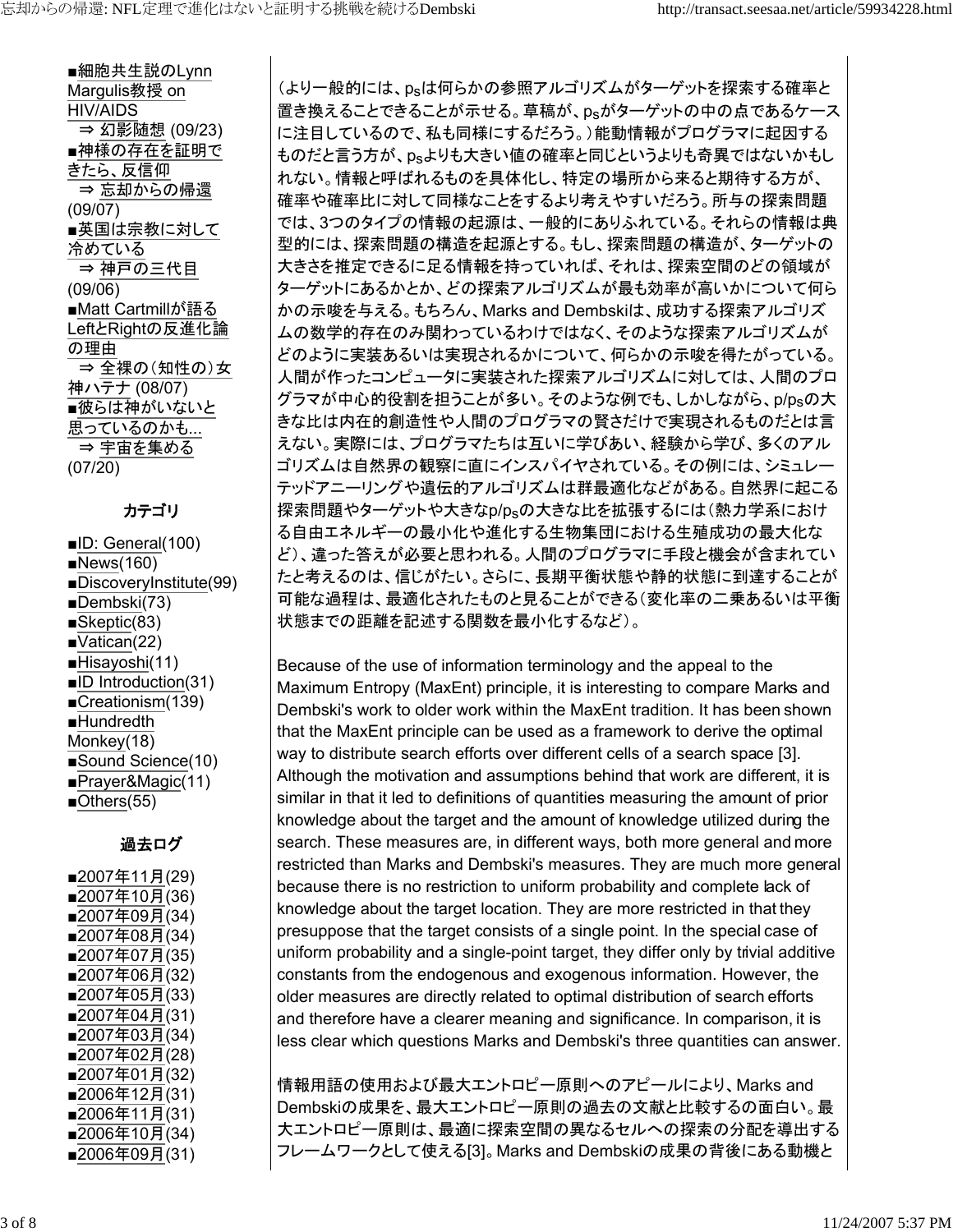■2006年08月(42) ■2006年07月(31) ■2006年06月(31) ■2006年05月(32) ■2006年04月(37) ■2006年03月(34) ■2006年02月(28) ■2006年01月(29) ■2005年12月(25) ■2005年11月(17) ■2005年10月(14) ■2005年09月(5) ■2005年08月(2)

リンク**:** 進化論サイト

■CSI Intelligent Design Watch ■進化論サイドで創造論 と戦うTalkReason ■進化論サイドで創造論 と戦うTalkOrigin ■米国の進化論教育を 守るNCSE ■反進化論を批判する AntiEvolution.Org ■PZ Myers准教授の戦 うブログ ■Jason Rosenhouse助 教授のブログ ■進化大全でおなじみ Carl Zimmerのブログ ■Dr. Tara C. Smithの 進化論ブログ

## リンク**:** インテリジェント デザインサイト

Discovery Instituteのイ ンテリジェントデザイン 専用サイト インテリジェントデザイン の本山たるDiscovery Institute Discovery Institute公式 ブログその1 Discovery Institute公式 ブログその2 Dembskiと仲間たちの ブログ Dembskiの文献倉庫 インテリジェントデザイン を大学に広めるIDEA CENTER インテリジェントデザイン の議論用サイト兼関連

仮定は違っているが、その仕事の背後の動機と見せかけが異なるが、それがター ゲットについて事前知識量および探索中に利用される知識量を測定する指標の定 義を導出するという点で類似している。これらの測定指標は違った意味で、Marks and Dembskiの指標よりも、一般的であり、かつ制限的である。それらは、一様確 率について制限がなく、ターゲットの位置についての知識がまったくないので、は るかに一般的である。ターゲットが1点であることを前提にするという点で、より制 限的である。一様確率およびターゲットが1点であるという特殊例では、内在情報 と外生情報のトリビアルな付加定数だけの違いになる。しかし、従来の指標は探 索の最適分配に直に関連しており、従ってより明確な意味と重要性を持つ。これに 対して、Marks and Dembskiの3つの量が答えることのできるものは不明確であ る。

On another note, Marks and Dembski are mistaken when they refer to Wolpert and Macready's original No-Free-Lunch (NFL) theorem as if it were directly applicable also to the situation they are analyzing. In the current version of their draft, Marks and Dembski stipulate that (a) the target makes up some fixed fraction ps of the search space and (b) no other assumptions about the search problem are to be made. The NFL scenario analyzed by Wolpert and Macready [4] differs in that stipulation (a) is not made. When one makes use of the Principle of Insufficient Reason or the MaxEnt principle to determine a Bayesian prior, it is important to be clear about what, precisely, it is that is totally unknown. In the NFL scenario it is a cost/objective/fitness function f defined on the search space that is taken to be totally unknown. Performance is evaluated as an average over all mathematically possible functions. If one wishes to define a target it must be defined in terms of the totally unknown function f, e.g. as the region  $\{x \mid f(x)$  > c} of the search space with function values larger than some threshold c for what is satisficingly good. For some functions such a target is very small, for other functions it is very large (an example is the function which assigns the maximum value to every search space point). Because all functions contribute, the NFL-averaged performance will include contributions targets of varying sizes, in contrast to the scenario analyzed by Marks and Dembski. Arriving at the target in the NFL scenario is not prohibitively hard, not even for random i.i.d. sampling [5].

もうひとつ注意する点は、Marks and Dembskiが、Wolpert and Macreadyのオリ ジナルのNo-Free-Lunch (NFL)定理を、彼らが分析している状況に直に適用可能 だとしていることが、間違いだということである。現時点の草稿で、Marks and Dembskiは (a)ターゲットが探索空間の固定された部分psを構成していて、(b) 探 索問題について他に作りうる仮定がないと規定している。Wolpert and Macready [4]が分析したNFLシナリオは規定(a)がないという点で違っている。理由不十分原 理や最大エントロピー原則を使って、ベイジアンを予め定めようとするなら、何を まったく未知を正確に明確化することが重要である。NFLシナリオでは、コスト/目 的/フィットネス関数fが、まったく未知の探索空間の上で定義される。数学的にあり うるすべての関数の平均としてパフォーマンスが評価される。ターゲットを定義した いなら、完全に未知の関数f(たとえば、探索空間の領域{x | f(x) > c}と、関数値が それ以上なら良いとする閾値cを定義しなければならない。ある関数はターゲット が非常に小さく、他の関数は非常に大きい(たとえば、探索空間のすべての点で 最大値をとる関数)。Marks and Dembskiが分析したシナリオと違って、あらゆる 関数が寄与するので、パフォーマンスのNFL平均は、大きさが変化するターゲット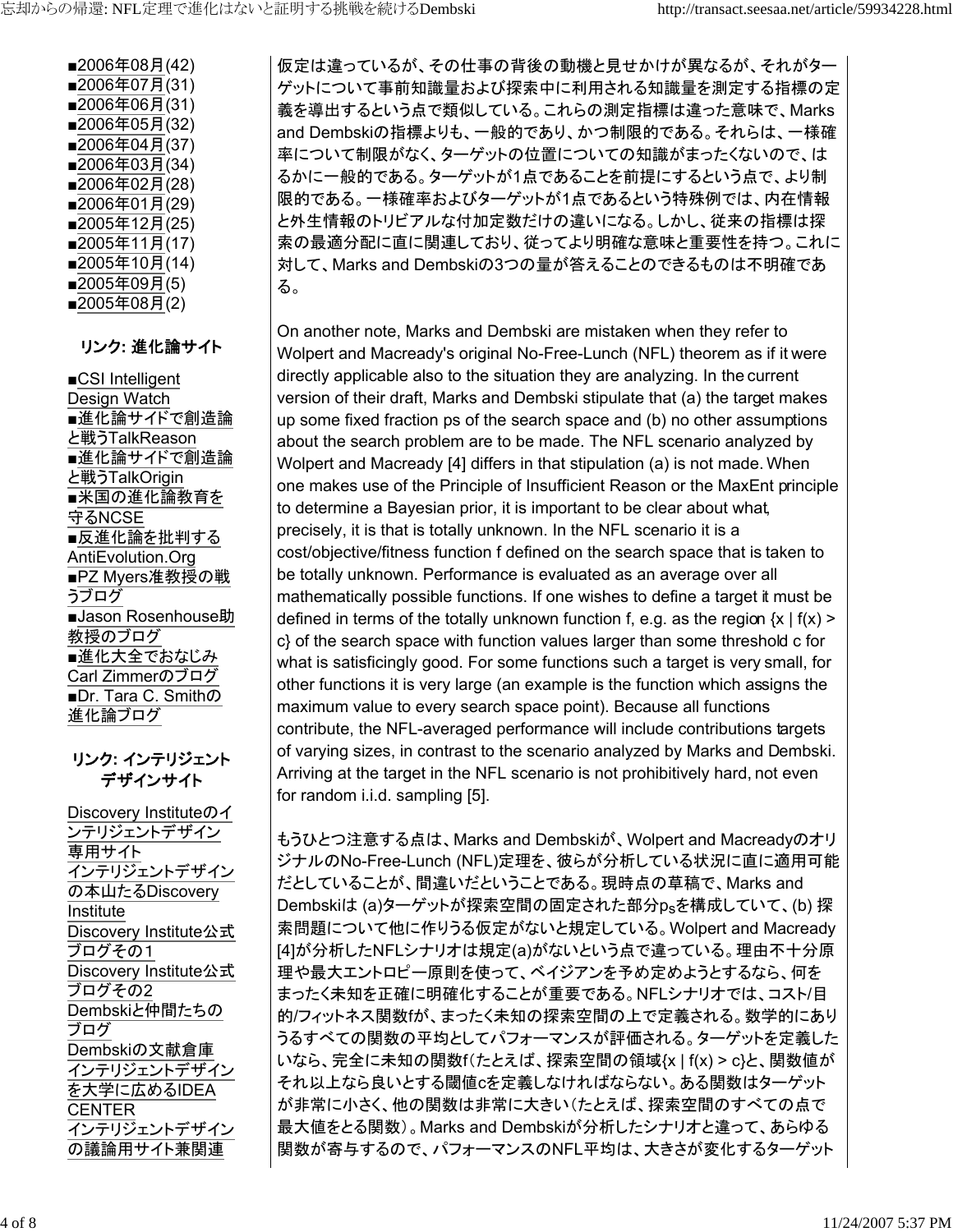商品販売サイトArn.Org インテリジェントデザイン の文献倉庫のような ISCID.Org インテリジェントデザイン を学部学生に広めるた めのサイトだが、やる気 を失って放置状態の IDURC.Org インテリジェントデザイン ネットワークのハリス& カルバートによるID概観 (PDF) インテリジェントデザイン ブログTelic Thoughts

## リンク**:** 創造論サイト

■Carl Wieland率いる Creation Ministries International ■Ken Hamが主宰する" 若い地球の創造論"の 最もアクティブなサイト Answers in Genesis ■Hugh Rossが主宰す る古い地球の創造論の 老舗Reasons to Believe ■古い地球の創造論サ イトにしてインテリジェン トデザインも支持する Evidence.info(GodAndSo ■Hydroplate Theoryを かかげる創造論者Dr. Walt Brownの本のペー ジ ■恐竜と人間の足跡の 化石で楽しむ創造論サ イトBible.Ca

# リンク**:** その他

■Musium of Hoaxes ■カトリックニュースの採 集先 Catholicnews.Com ■カンザスのローカル新 聞LJWorld.Comの "Evolution in Kansas" ■ジャンクマンMilloyの アンチ温暖化サイト "junk science" ■Dr. S. Fred Singer翁 のアンチ温暖化サイト SEPP

の寄与分も含まれる。NFLシナリオのターゲットに到達するのは、非常に困難とい うわけでもないし、それはランダムi.i.d.サンプリングにとっても同様である[5]。

In some ways the mistake is not very serious. They don't really need the original NFL results for their own conclusions. Moreover, a generalization of the NFL theorem to the situation when the function is known to belong to a special class of functions (which is closed under permutation of the search space) is applicable to their own scenario [6]. If the function to be sampled is known to assign satisficing values to a fraction  $p<sub>s</sub>$  of the search space, but is otherwise totally unknown, then both stipulations (a) and (b) are respected and the generalized NFL theorem is applicable.

いくつかの点で、間違いはあまり深刻ではない。Marks and Dembskiの結論のた めには、オリジナルのNFLの結果は本当は必要ではない。さらに、関数が特別な クラスの関数(探索空間の順列のもとに閉じている)に属していることがわかってい るときに対して、NLF定理の一般化は、彼らのシナリオに適用可能である[6]。サン プルされる関数が探索空間の部分sを満たす値を持つことが既知ではなく、まった く未知であれば、規定(a)と(b)は考慮され、一般化NFL定理は適用可能となる。

What makes the difference between the NFL scenario and Marks and Dembski's stipulations significant is the far-reaching conclusions inspired by the latter. They write [1]:

NFLシナリオとMarks and Dembskiの規定の違いによって生じる重大な違いは、 後者によってインスパイアされる広範囲の結論である。彼らは次のように書いてい る[1]:

"To have integrity, all search algorithms, especially computer simulations of evolutionary search, should make explicit (1) a numerical measure of the difficulty of the problem to be solved, i.e., the endogenous information, and (2) a numerical measure of the amount of problem-specific information resident in the search algorithm, i.e., the active information."

完全性を実現するために、特に進化探索のコンピュータシミュレーションは、 (1) 解くべき問題の難しさの数値的指標、たとえば内在情報と、(2) 探索アル ゴリズムにある問題依存の情報量の指標、たとえば能動情報の数値指標を あらわに算出すべきである。

While there is nothing unreasonable about the general idea of quantifying problem difficulty and problem-specific information, the particular assumptions Marks and Dembski rely on are neither realistic enough nor general enough to become some sort of integrity requirement. The assumptions (a) and (b) correspond to the NFL scenario with an extra restriction of the function to be sampled. Why is the NFL scenario with this extra knowledge a privileged set of assumptions? Why give knowledge of the target size special treatment compared to, say, knowledge about the smoothness of the function? In reply to criticism of Dembski's older work on the basis that real-world fitness functions exhibit clustering of similar values, Marks and Dembski claim that taking such knowledge into account is to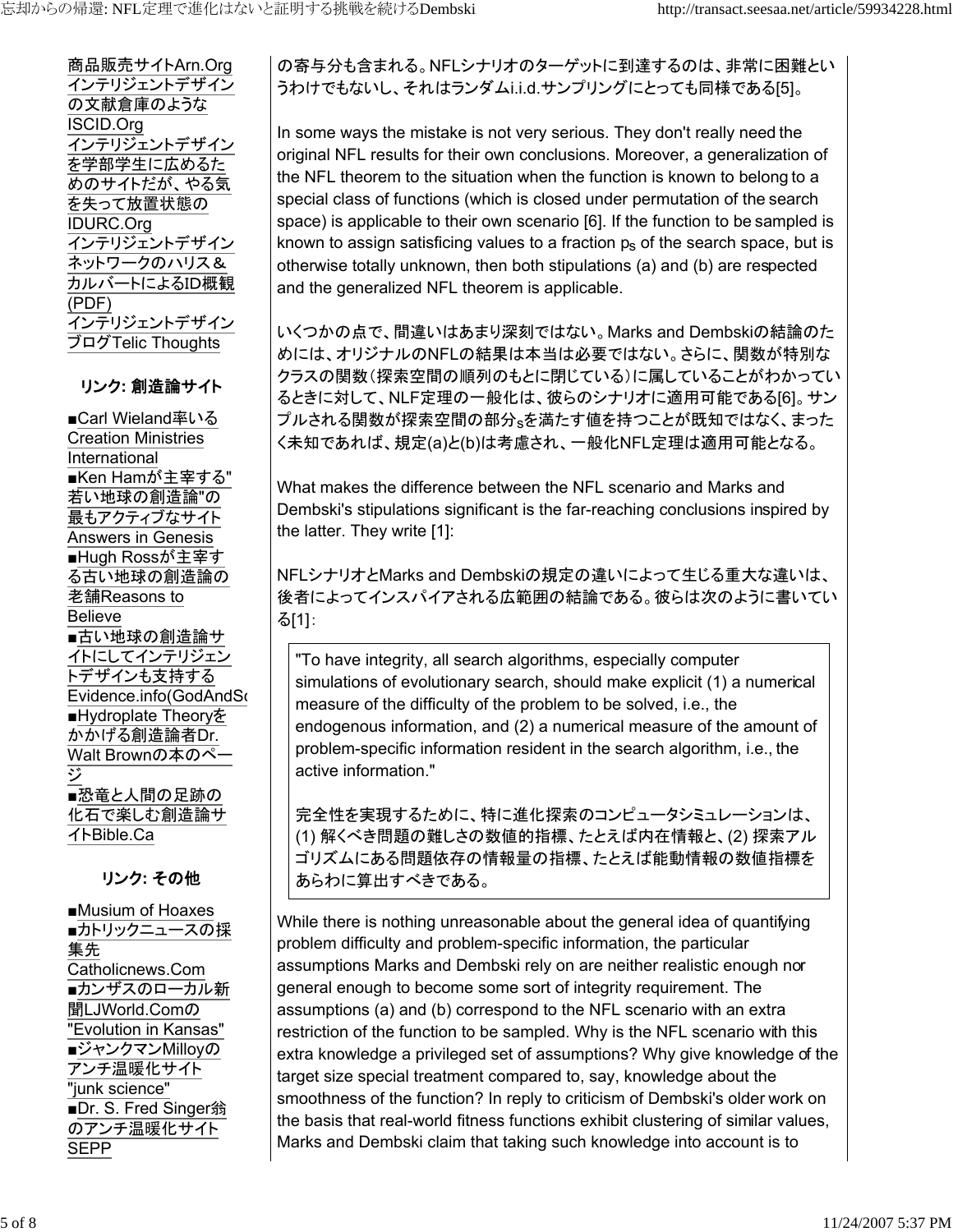■和田幹男カトリック司 祭の聖書研究ページ

ブックリスト ■インテリジェントデザイ ン関連

プロフィール 名前:Kumicit

# RSS 1.0 RSS 2.0

# タグクラウド

Wells 方法論的自然主義 Behe Creationism Dembski <sub>Dembski.id理</sub> <sub>論</sub> DI <sub>DI</sub> Harun Yahya HIV denialism Hume IO 理論 leftist RonWyatt Sober UCD Wells YouTube DI カト リック グリセリン ケニヤ シンクタンク デザイン ファンダ <u>メンタリズム</u> フロント ローディング ロシア 英国 温暖化 科学 韓国 祈り 共和党 教科書 教 皇 自然選択 酒石酸 呪術 神が怒る 人間原理 創 <sub>ᄈ記</sub>創造論 <sup>者</sup> 創造論者が使っ てはいけない 創造 論者の主張 大進化 渡辺久義 反進化論 反 進化論州法 百匹目 の猿 方法論的自然主 義



commit the crime of smuggling in unwarranted assumptions [7]. Given that, it seems that they are equally guilty in smuggling in an unwarranted assumption about the target size. Without the target size assumption (a) smuggled in, the NFL scenario is so benign that any search algorithm, random i.i.d. sampling included, is reasonably effective [5]. A characteristic of hard search problems is that the difficulty grows fast with the size of the search space. In contrast, the NFL-averaged performance is (almost completely) independent of the size of the search space. If this is counter-intuitive, it is only because the original NFL theorem is a formal version of the problem of induction, whereas the real-world search problems we build our experience and intution on seem to come from domains that enable inductive learning and generalizations.

問題の難しさと問題依存情報を定量化するという一般的な考え方には何ら不合理 なことはない。しかし、Marks and Dembskiが頼る特定の仮定は、完全性条件と なるには、現実性と一般性ともに不足である。NFLシナリオに対応する仮定(a)と (b)はサンプルされる関数の余分な制限を持たせている。この余分な知識を加えた NFLシナリオが、仮定の特権的なセットなのか?何故、ターゲットサイズの情報を 与えることが、関数のなめらかさについて情報に比べて、特別な扱いとなるのか? 現実世界のフィットネス関数は似たような値のクラスタリングなることに基礎をお く、Dembskiの過去の文献への批判にこたえて、Marks and Dembskiは、そのよ うな情報を入れることは、保証されない仮定をこっそり持ち込む犯罪を犯すことだ と主張している[7]。そうだとするなら、彼らもまた、ターゲットサイズについての保 証されない仮定をこっそり持ち込むという同じ罪を犯している。ターゲットサイズに ついての仮定(a)を持ち込まないなら、NFLシナリオは、どのような探索アルゴリズ ム(ランダムi.i.dサンプリングを含む)も、かなり効果的だという穏健なものになる [5]。難しい探索問題の特徴は、探索空間のサイズとともに難しくなることである。こ れに対して、NFL平均パフォーマンスは(ほぼ完全に)探索空間のサイズに依存し ない。これが直観に反しているのは、NFL定理が帰納問題の公式バージョンであ るのに対して、我々が経験と直観を構築する現実世界の探索問題が、帰納的学 習と一般化を可能とするドメインから産物であるからだ。

Acknowledgement: Thanks to Pete Dunkelberg for commenting on earlier versions.

References and notes:

[1] R. Marks and W. Dembski. Conservation of Information in Search: Measuring the Cost of Success,

http://web.ecs.baylor.edu/faculty/marks/T/ActiveInfo.pdf, accessed September 19, 2007.

[2] Note that, following Wolpert and Macready and others, a search algorithm in this context is just a sampling distribution of the type P(next sampling point | data about previously sampled points). This differs a bit from the more common notion of an algorithm as a list of instructions, input to a Turing machine, or an implementation in a programming language.

[3] E. T. Jaynes. Entropy and Search-Theory, 1985. Available online at http://bayes.wustl.edu/etj/articles/search.pdf (Note that Jaynes frequently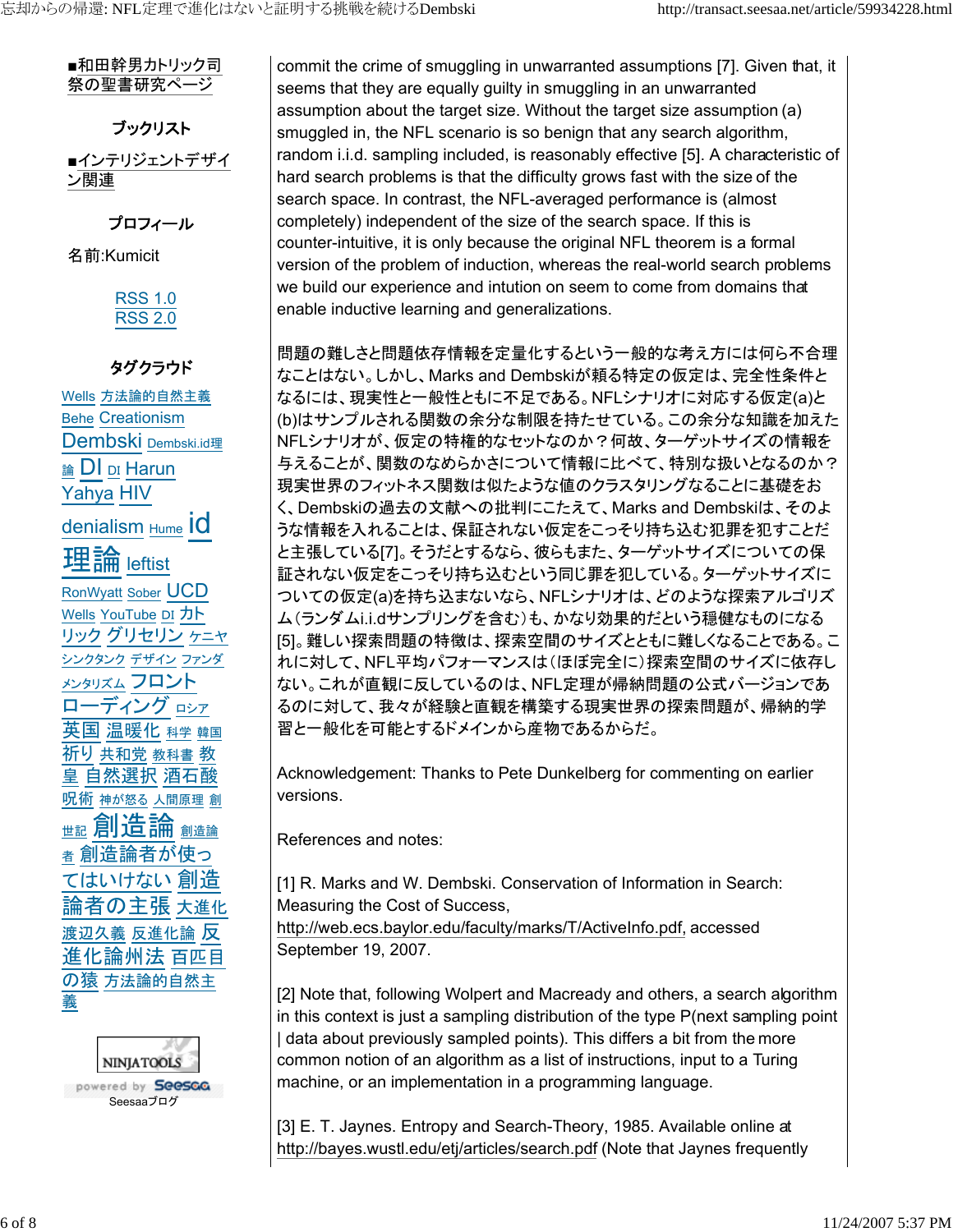referred to MaxEnt Bayesianism as 'information theory' and to work within this tradition as 'information-theoretic'. This is different from both Shannon's information theory and algorithmic information theory.)

[4] D. H. Wolpert and W. G. Macready. No free lunch theorems for optimization. IEEE Transactions on Evolutionary Computation, 1(1):67-82, 1997.

[5] T. M. English. Optimization is easy and learning is hard in the typical function. In Proceedings of the 2000 Congress on Evolutionary Computation CEC00, p. 924-931, July 2000. IEEE Press. Available online at http://citeseer.ist.psu.edu/english00optimization.html

#### タグ:Dembski.id理論

posted by Kumicit at 11/14 02:14 | Comment(0) | TrackBack(0) | Dembski

#### この記事へのコメント

#### コメントを書く

お名前:

メールアドレス:

ホームページアドレス:

コメント: